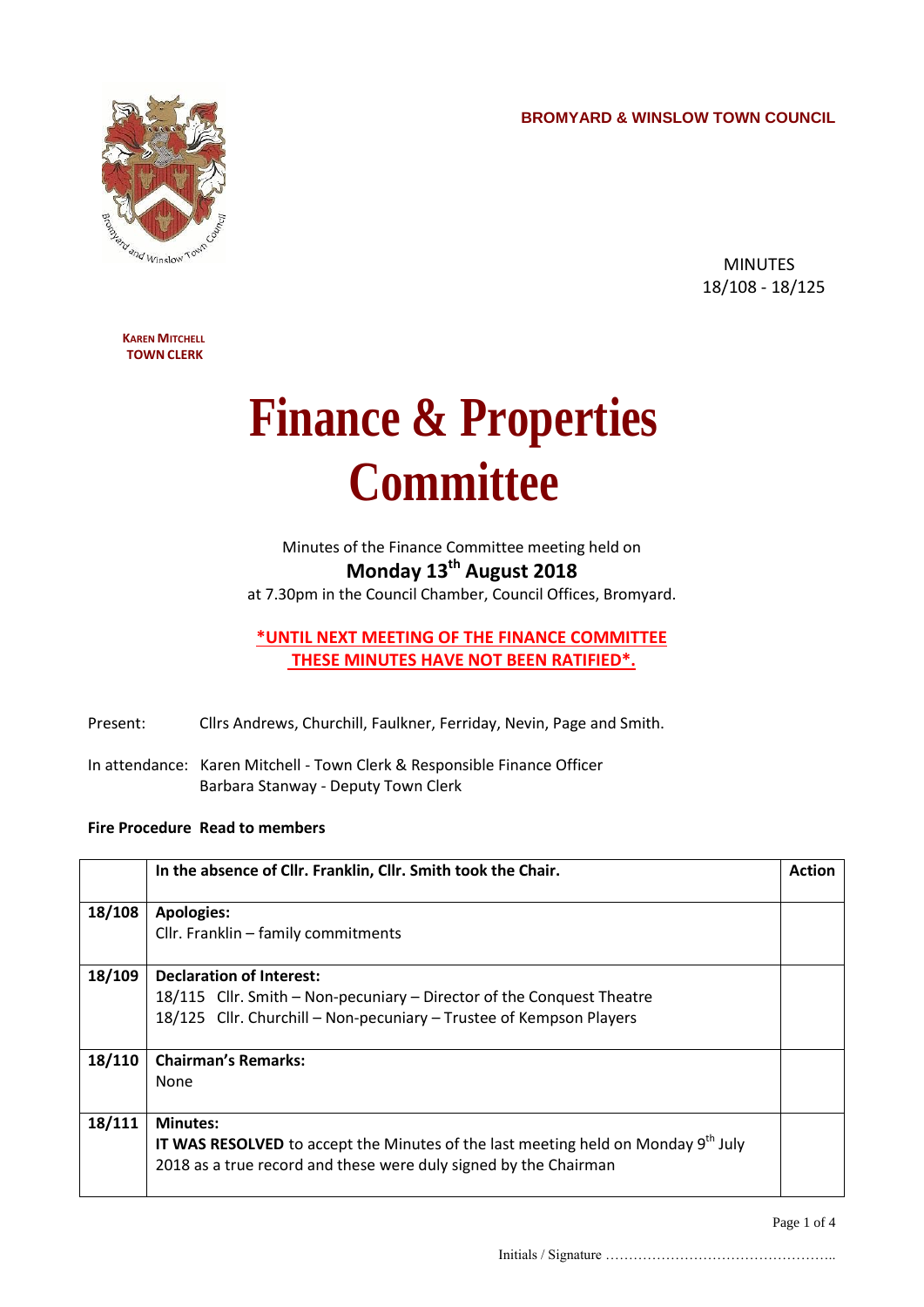| 18/112 | <b>Matters Arising - For information only:</b><br>to the September meeting.                                                                             | Members asked for information regarding repairs to the churchyard walls to be brought |                 | <b>DTC</b> |
|--------|---------------------------------------------------------------------------------------------------------------------------------------------------------|---------------------------------------------------------------------------------------|-----------------|------------|
| 18/113 | <b>Finance:</b>                                                                                                                                         |                                                                                       |                 |            |
|        | a)                                                                                                                                                      | Income & Expenditure by Budget Heading - July 2018                                    |                 |            |
|        |                                                                                                                                                         | It was accepted that this would be brought forward to the September meeting           |                 | <b>DTC</b> |
|        | <b>Bank Reconciliation - July 2018</b><br>b)                                                                                                            |                                                                                       |                 |            |
|        |                                                                                                                                                         | It was accepted that this would be brought forward to the September meeting           |                 |            |
|        |                                                                                                                                                         |                                                                                       |                 | <b>DTC</b> |
|        | Top Sheet - July 2018<br>c)                                                                                                                             | It was accepted that this would be brought forward to the September meeting           |                 |            |
|        |                                                                                                                                                         |                                                                                       |                 | <b>DTC</b> |
|        | <b>Accounts for Scrutiny:</b><br>d)                                                                                                                     |                                                                                       |                 |            |
|        | AllCooper                                                                                                                                               | Call out: Fire Alarm                                                                  | £202 + VAT      |            |
|        | KT Gooch                                                                                                                                                | <b>Supplies</b>                                                                       | $£368.65 + VAT$ |            |
|        | <b>Travis Perkins</b>                                                                                                                                   | Bags/Pipe Bracket                                                                     | $£19.06 + VAT$  |            |
|        | Drain Clear                                                                                                                                             | Foul Water Blockage                                                                   | $£90 + VAT$     |            |
|        | R Wilks                                                                                                                                                 | <b>Plants for Planters</b>                                                            | $£283 + VAT$    |            |
|        | <b>Discreet Solutions</b>                                                                                                                               | Door Repair                                                                           | $£150 + VAT$    |            |
|        |                                                                                                                                                         | IT WAS RESOLVED to accept item d for the month of July 2018                           |                 |            |
|        | e) Contracts                                                                                                                                            |                                                                                       |                 |            |
|        | Brian Lane & Son                                                                                                                                        | <b>Gen Maintenance May</b>                                                            | $£1165 + VAT$   |            |
|        | Brian Lane & Son                                                                                                                                        | Kempson Players May                                                                   | $£312 + VAT$    |            |
|        | Brian Lane & Son                                                                                                                                        | Gen Maintenance June                                                                  | $£1165 + VAT$   |            |
|        | Brian Lane & Son                                                                                                                                        | Kempson Players June                                                                  | $£312.00 + VAT$ |            |
|        | Interserve                                                                                                                                              | <b>Toilet Cleaning July</b>                                                           | $E445.98 + VAT$ |            |
|        | R Wilks                                                                                                                                                 | <b>Floral Decorations</b>                                                             | $£2111 + VAT$   |            |
|        | <b>West Mercia Energy</b>                                                                                                                               | Elec Old Vic June                                                                     | $£221.80 + VAT$ |            |
|        | <b>West Mercia Energy</b>                                                                                                                               | T Rd Charging Point June                                                              | $£31.05 + VAT$  |            |
|        | <b>West Mercia Energy</b>                                                                                                                               | Gas Old Vic June                                                                      | $£100.09 + VAT$ |            |
|        | <b>West Mercia Energy</b>                                                                                                                               | Gas Heritage Centre June                                                              | $£22.65 + VAT$  |            |
|        | N Power                                                                                                                                                 | Elec Street Lights May/June 2018                                                      | $£165.46 + VAT$ |            |
|        |                                                                                                                                                         | IT WAS RESOLVED to accept item e for the month of July 2018                           |                 |            |
|        |                                                                                                                                                         | f) To report the following payments made under Clerks authority:                      |                 |            |
|        | Hampshire Flag                                                                                                                                          | National Flag - Red Ensign                                                            | $£35.30 + VAT$  |            |
|        | Npower                                                                                                                                                  | <b>Street Lamps - Sensor</b>                                                          | $£58.59 + VAT$  |            |
|        |                                                                                                                                                         |                                                                                       |                 |            |
|        | g) Report of monthly payments.                                                                                                                          |                                                                                       |                 |            |
|        |                                                                                                                                                         | It was accepted that this would be brought forward to the September meeting           |                 |            |
|        | h) Payment of Expense:                                                                                                                                  |                                                                                       |                 |            |
|        | <b>Councillor Expenses claim</b>                                                                                                                        | Travel to/from Hereford                                                               | £12.60          |            |
|        |                                                                                                                                                         | Car Park                                                                              | £0.50 (£13.10)  | <b>DTC</b> |
|        | Members noted this payment to be made.                                                                                                                  |                                                                                       |                 |            |
| 18/114 | <b>Price Increase:</b>                                                                                                                                  |                                                                                       |                 |            |
|        |                                                                                                                                                         | Members noted the price increase from Talktalk for telephone/broadband supply.        |                 |            |
| 18/115 | <b>Grant Application:</b>                                                                                                                               |                                                                                       |                 |            |
|        |                                                                                                                                                         | Members considered a grant application from The Conquest Theatre. Cllr. Ferriday      |                 |            |
|        | questioned whether the Town Council should be helping towards the cost of<br>maintenance, some members agreed but others felt the application should be |                                                                                       |                 |            |
|        |                                                                                                                                                         |                                                                                       |                 |            |

Initials / Signature …………………………………………..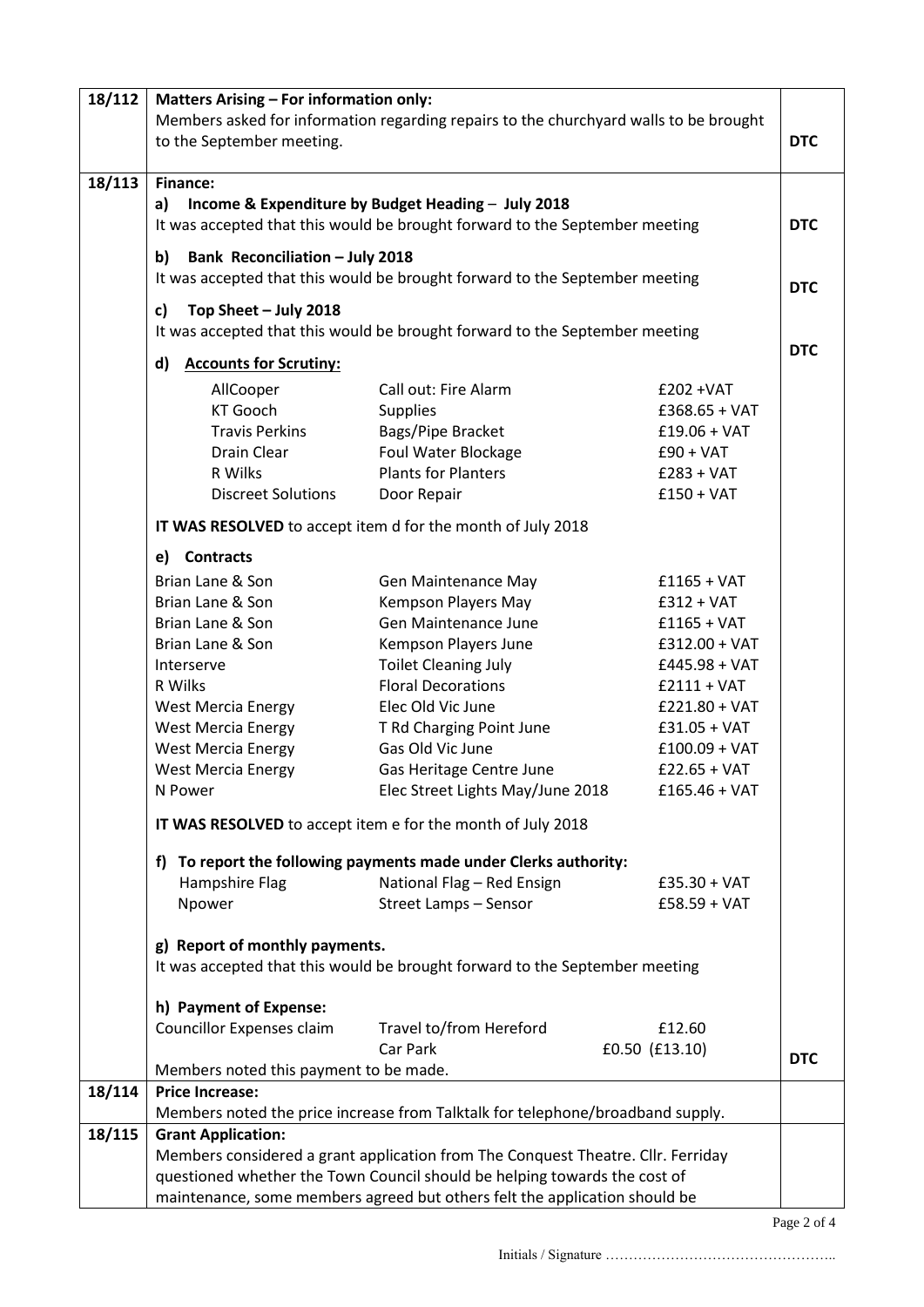|        | supported.<br>IT WAS RESOLVED to defer a decision until members had been able study the financial<br>reports attached to the application and asked that the applicant request a specific<br>amount of grant support.                                                                                                                                                                                                                                                                                                                                                                                                                                                                                                                                                                                                                                                                                                                                                                                                                                                                                                                                                                                                                                                                                                       | TC |
|--------|----------------------------------------------------------------------------------------------------------------------------------------------------------------------------------------------------------------------------------------------------------------------------------------------------------------------------------------------------------------------------------------------------------------------------------------------------------------------------------------------------------------------------------------------------------------------------------------------------------------------------------------------------------------------------------------------------------------------------------------------------------------------------------------------------------------------------------------------------------------------------------------------------------------------------------------------------------------------------------------------------------------------------------------------------------------------------------------------------------------------------------------------------------------------------------------------------------------------------------------------------------------------------------------------------------------------------|----|
| 18/116 | <b>End of Year Grant Report:</b><br>The above named report had been received from the Royal British Legion (Bromyard<br>Branch) and members noted the content.<br>IT WAS RESOLVED to accept the report.                                                                                                                                                                                                                                                                                                                                                                                                                                                                                                                                                                                                                                                                                                                                                                                                                                                                                                                                                                                                                                                                                                                    |    |
| 18/117 | <b>Report on Repairs and Renewals &amp; Lengthsman:</b><br>The Town Clerk reported :<br>1. The Fire Brigade attended a fire alarm activation on $10^{th}$ July and had to force entry to<br>two rooms on the 2 <sup>nd</sup> floor. Confirmed no fire on the premises. The Alarm monitoring<br>company attended a call out and replaced a detector on the 2nd floor landing. A<br>locksmith had to be called out to secure the rooms at a cost of £150 plus VAT.<br>2. Requested Tinton Bros to quote for repair/refurbishment works to sash windows plus<br>damaged door frames on 2 offices on $2^{nd}$ floor. Quote to be brought forward to future<br>meeting.<br>3. Drain Clear attended 1 <sup>st</sup> August to inspect drainage from the cellar. Drain from cellar<br>to manhole adjacent to vicarage was clear, however, could not access the next<br>manhole cover (in corner of car park) as car parked over it. Return visit planned.<br>Checked other drains to find the one next to the sheep statue completely blocked up.<br>Clerk instructed Drain Clear to clear the blockage.<br>4. Light failed in cellar, tripping all lights in the Community Transport. W J Fenn<br>electricians called in to replace the fitting.<br>5. Damage caused to concrete fence post in reserved parking area by Bromyard |    |
|        | Community (BCT) Transport vehicle. Repairs to be paid for by BCT. Repair to be<br>carried out by TC staff. BCT to fit parking sensor to the vehicle.<br>6. Vandalism reported at cemetery on 28 <sup>th</sup> July. One of the posts for the plastic chain-<br>link on the cremation plots had been kicked out and the gate post had also been<br>kicked out. TC Handyman carried out the repair.                                                                                                                                                                                                                                                                                                                                                                                                                                                                                                                                                                                                                                                                                                                                                                                                                                                                                                                          |    |
| 18/118 | <b>Health &amp; Safety:</b><br>Members had received a copy of a "Draft Health & Safety Policy" together with a "Draft<br>Company Health & Safety Handbook".<br>Discussion followed.<br>It was generally felt that the document was poorly presented and had not been tailored<br>to fit the needs of the Town Council. Some members felt that far too much work would<br>fall to the Town Clerk to deal with.<br>The Clerk advised members that a representative from Ellis Whittam would be<br>conducting the second in-depth visit on Tuesday 14 <sup>th</sup> August.<br>IT WAS RESOLVED that Cllr. Smith attends the first part of this meeting and ensures that<br>the reservations of the Committee were put forward in the strongest possible way.                                                                                                                                                                                                                                                                                                                                                                                                                                                                                                                                                                  |    |
| 18/119 | To set up a Working Group:<br>IT WAS RESOLVED to set up a working group to review the Council's Risk Management<br>Policies, in the first instance to concentrate on Business and Financial Risks, then move<br>onto Health and Safety policies following settlement of the issues relating to item<br>18/118.<br>The Working Group to consist of Cllrs Franklin, Ferriday and Smith.                                                                                                                                                                                                                                                                                                                                                                                                                                                                                                                                                                                                                                                                                                                                                                                                                                                                                                                                      | TC |
| 18/120 | <b>Floral Decorations:</b><br>Members had been supplied with a list of planters, troughs and baskets around the town                                                                                                                                                                                                                                                                                                                                                                                                                                                                                                                                                                                                                                                                                                                                                                                                                                                                                                                                                                                                                                                                                                                                                                                                       |    |